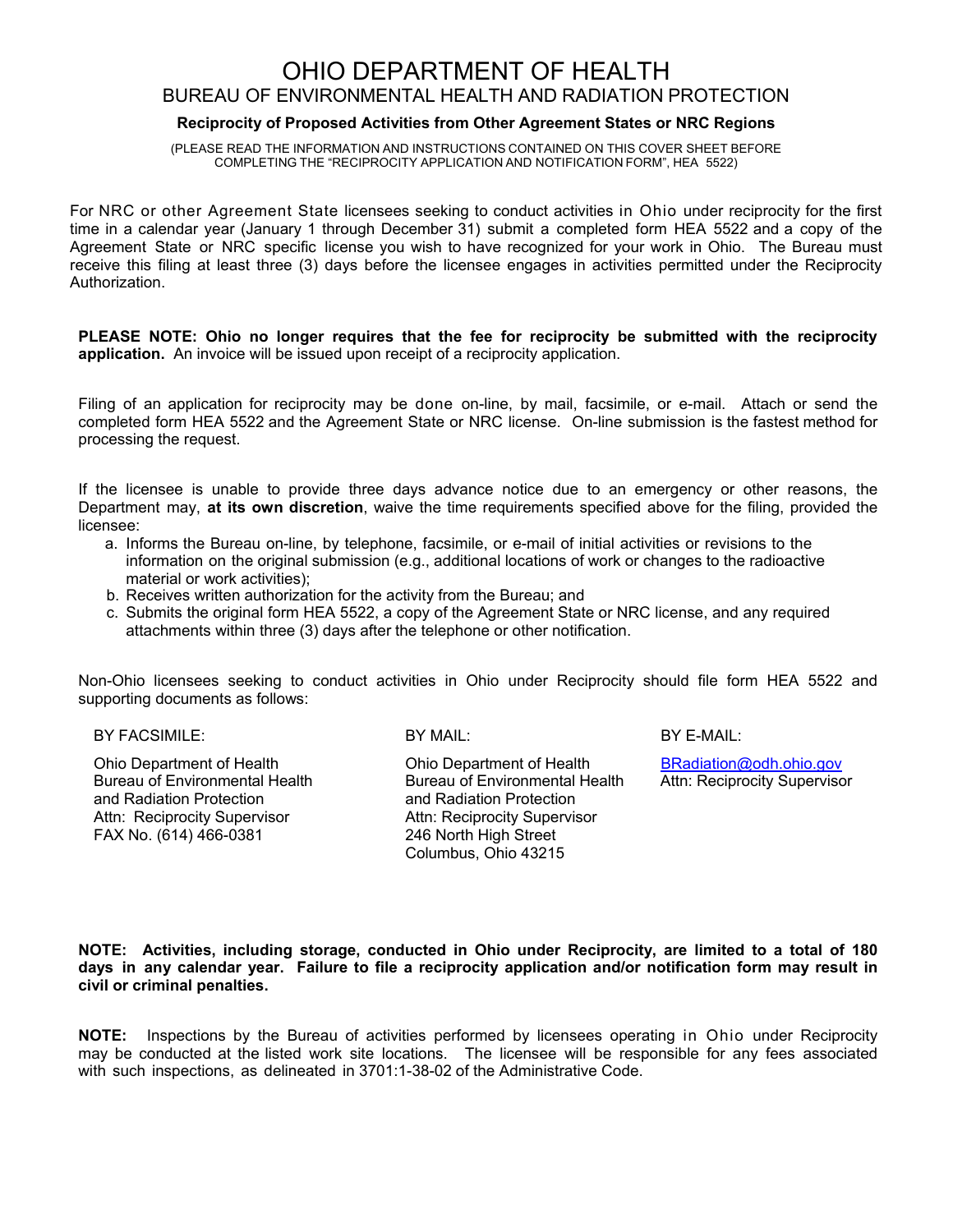# **Ohio Department of Health Reciprocity Application and Notification**

Please read accompanying instructions before completing this form

| 1. Name of licensee requesting reciprocity (person or firm proposing to conduct activities in Ohio)                                                                                      |                                                 |                        |                                           | 2. Purpose of report                                            |          |  |
|------------------------------------------------------------------------------------------------------------------------------------------------------------------------------------------|-------------------------------------------------|------------------------|-------------------------------------------|-----------------------------------------------------------------|----------|--|
|                                                                                                                                                                                          |                                                 |                        |                                           | $\Box$ Initial application for reciprocity (complete items 1-8) |          |  |
|                                                                                                                                                                                          |                                                 |                        |                                           | $\Box$ Notification of work scheduled (complete items 9-19)     |          |  |
| 3. Mailing address of licensee (mailing address or other location where license may be located)                                                                                          |                                                 |                        |                                           |                                                                 |          |  |
|                                                                                                                                                                                          |                                                 |                        |                                           |                                                                 |          |  |
|                                                                                                                                                                                          |                                                 |                        |                                           |                                                                 |          |  |
| 4. Billing address of licensee (if separate from mailing address)                                                                                                                        |                                                 |                        |                                           |                                                                 |          |  |
|                                                                                                                                                                                          |                                                 |                        |                                           |                                                                 |          |  |
|                                                                                                                                                                                          |                                                 |                        |                                           | 5.d Contact e-mail address                                      |          |  |
| 5.a Licensee's Contact Name and Title                                                                                                                                                    | 5.b Contact telephone number                    | 5.c Contact fax number |                                           |                                                                 |          |  |
|                                                                                                                                                                                          |                                                 |                        |                                           |                                                                 |          |  |
| 6. Activities to be conducted in Ohio (check all that apply):                                                                                                                            |                                                 |                        |                                           |                                                                 |          |  |
| $\Box$ Leak testing and/or calibrations<br>□ Mobile HDR<br>$\Box$ Mobile nuclear medicine<br>$\Box$ Well logging<br>$\Box$ Repair                                                        |                                                 |                        |                                           |                                                                 |          |  |
| $\Box$ Portable gauges<br>$\Box$ Scheduled maintenance<br>$\Box$ Installation<br>$\Box$ Decontamination / decommissioning / waste disposal                                               |                                                 |                        |                                           |                                                                 |          |  |
| $\Box$ Radiography<br>$\Box$ Source exchange<br>$\Box$ Other (specify) $\Box$                                                                                                            |                                                 |                        |                                           |                                                                 |          |  |
|                                                                                                                                                                                          |                                                 |                        |                                           |                                                                 |          |  |
| 7. Agreement State or NRC specific license which authorizes the licensee to conduct activities which are the same, except for location of use, as specified in item 6 above.             |                                                 |                        |                                           |                                                                 |          |  |
| (A copy of the specific license(s) must accompany the initial application form, unless sent by facsimile)                                                                                |                                                 |                        |                                           |                                                                 |          |  |
| 7.a. License number<br>7.b. Most recent<br>7.c. Agreement State<br>7.d. Expiration Date<br>7.e. Licensee Tax ID number                                                                   |                                                 |                        |                                           |                                                                 |          |  |
| amendment number                                                                                                                                                                         | (2-letter abbrev.) or NRC                       |                        |                                           |                                                                 |          |  |
|                                                                                                                                                                                          |                                                 |                        | $\Box$ Renewal timely filed and attached? |                                                                 |          |  |
| 8. Certification (must be completed by applicant)                                                                                                                                        |                                                 |                        |                                           |                                                                 |          |  |
|                                                                                                                                                                                          |                                                 |                        |                                           |                                                                 |          |  |
| I, the undersigned, hereby certify that:                                                                                                                                                 |                                                 |                        |                                           |                                                                 |          |  |
| a. All information in this report is true and complete.                                                                                                                                  |                                                 |                        |                                           |                                                                 |          |  |
| b. I understand that I am required to comply with Ohio law as to all byproduct, source, special nuclear, naturally occurring, or accelerator-produced radioactive material which I       |                                                 |                        |                                           |                                                                 |          |  |
| possess and use in Ohio, under reciprocity for which this report is filed with the Department of Health, Bureau of Radiation Protection.                                                 |                                                 |                        |                                           |                                                                 |          |  |
| c. I understand that activities, including storage, conducted in Ohio under another Agreement State, NARM-licensing state or NRC license based in non-agreement states, are              |                                                 |                        |                                           |                                                                 |          |  |
| limited to a total of 180 days in any calendar year (January 1, 2XXX through December 31, 2XXX).                                                                                         |                                                 |                        |                                           |                                                                 |          |  |
| d. I understand that I may be inspected by the Bureau at the listed work site locations provided to the Bureau with a notification of work scheduled. I am also aware that I will be     |                                                 |                        |                                           |                                                                 |          |  |
| responsible for any fees associated with such inspections. I further understand that such notification of work scheduled in Ohio must be provided to the Bureau no less than             |                                                 |                        |                                           |                                                                 |          |  |
| three (3) days in advance of the scheduled start date.                                                                                                                                   |                                                 |                        |                                           |                                                                 |          |  |
| e. I understand that conduct of any activities not described herein, including conduct of activities on dates or at locations different from those described below or without Bureau     |                                                 |                        |                                           |                                                                 |          |  |
| authorization, may subject me to enforcement action, including civil or criminal penalties.                                                                                              |                                                 |                        |                                           |                                                                 |          |  |
| 8.a Certifying Officer - RSO or Management Representative (print name and title)<br>8.b Certifying Officer's Signature                                                                   |                                                 |                        |                                           |                                                                 | 8.c Date |  |
|                                                                                                                                                                                          |                                                 |                        |                                           |                                                                 |          |  |
|                                                                                                                                                                                          |                                                 |                        |                                           |                                                                 |          |  |
| The applicant and any official executing this application on behalf of the applicant named above certifies that this application is prepared in conformity with chapter 3748 of the Ohio |                                                 |                        |                                           |                                                                 |          |  |
| Revised Code, and that all information contained herein, including any supplements or attachments contained herein or any future notifications of work scheduled in Ohio under this      |                                                 |                        |                                           |                                                                 |          |  |
| Reciprocity License, are true and correct to the best of our knowledge and belief.                                                                                                       |                                                 |                        |                                           |                                                                 |          |  |
|                                                                                                                                                                                          |                                                 |                        |                                           |                                                                 |          |  |
| <b>NOTIFICATION OF WORK SCHEDULED IN OHIO</b> (Minimum of 3 days advance notice is required)                                                                                             |                                                 |                        |                                           |                                                                 |          |  |
| 9. Client name                                                                                                                                                                           |                                                 |                        |                                           | 10. Client contact person                                       |          |  |
|                                                                                                                                                                                          |                                                 |                        |                                           |                                                                 |          |  |
| 11. Client address                                                                                                                                                                       |                                                 |                        |                                           | 12. Client contact telephone number                             |          |  |
|                                                                                                                                                                                          |                                                 |                        |                                           |                                                                 |          |  |
| 13. Work location address (Street and number or other location. Provide as complete an address or directions as possible.)                                                               |                                                 |                        |                                           |                                                                 |          |  |
|                                                                                                                                                                                          |                                                 |                        |                                           |                                                                 |          |  |
| 14. Licensee personnel authorized to perform scheduled work                                                                                                                              |                                                 |                        |                                           | 15. Work location telephone number                              |          |  |
|                                                                                                                                                                                          |                                                 |                        |                                           |                                                                 |          |  |
|                                                                                                                                                                                          |                                                 |                        |                                           |                                                                 |          |  |
| 16. Dates work is scheduled (mm/dd/yyyy)                                                                                                                                                 | 17. Number of work days for this scheduled work |                        |                                           | 18. Total work days in Ohio this calendar year                  |          |  |
| To:<br>From:                                                                                                                                                                             |                                                 |                        |                                           |                                                                 |          |  |
| 19. List radioactive material(s) which will be possessed, used, installed, serviced or tested in Ohio under this scheduled work. Include description of type and activity of radioactive |                                                 |                        |                                           |                                                                 |          |  |
| material, sealed source(s), or device(s) to be used.                                                                                                                                     |                                                 |                        |                                           |                                                                 |          |  |
|                                                                                                                                                                                          |                                                 |                        |                                           |                                                                 |          |  |
|                                                                                                                                                                                          |                                                 |                        |                                           |                                                                 |          |  |

**Attach separate sheets for additional work site(s), to include all information contained in items 11-20 above.**